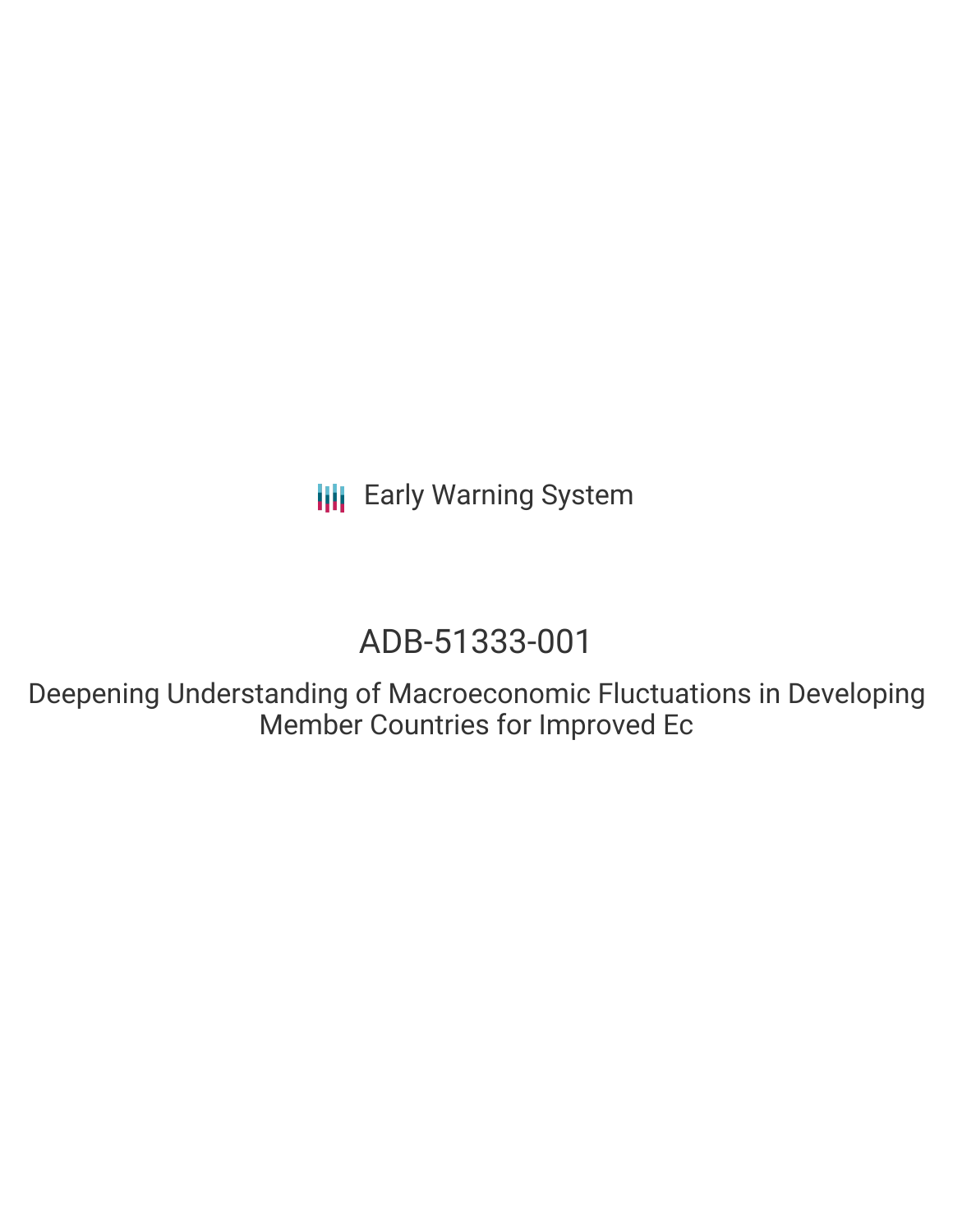

#### Early Warning System Deepening Understanding of Macroeconomic Fluctuations in Developing Member Countries for ADB-51333-001

### **Quick Facts**

Improved Ec

| <b>Countries</b>               | Indonesia, Thailand          |
|--------------------------------|------------------------------|
| <b>Financial Institutions</b>  | Asian Development Bank (ADB) |
| <b>Status</b>                  | Approved                     |
| <b>Bank Risk Rating</b>        | U                            |
| <b>Voting Date</b>             | 2018-06-21                   |
| <b>Sectors</b>                 | Law and Government           |
| <b>Investment Type(s)</b>      | <b>Advisory Services</b>     |
| <b>Investment Amount (USD)</b> | $$0.50$ million              |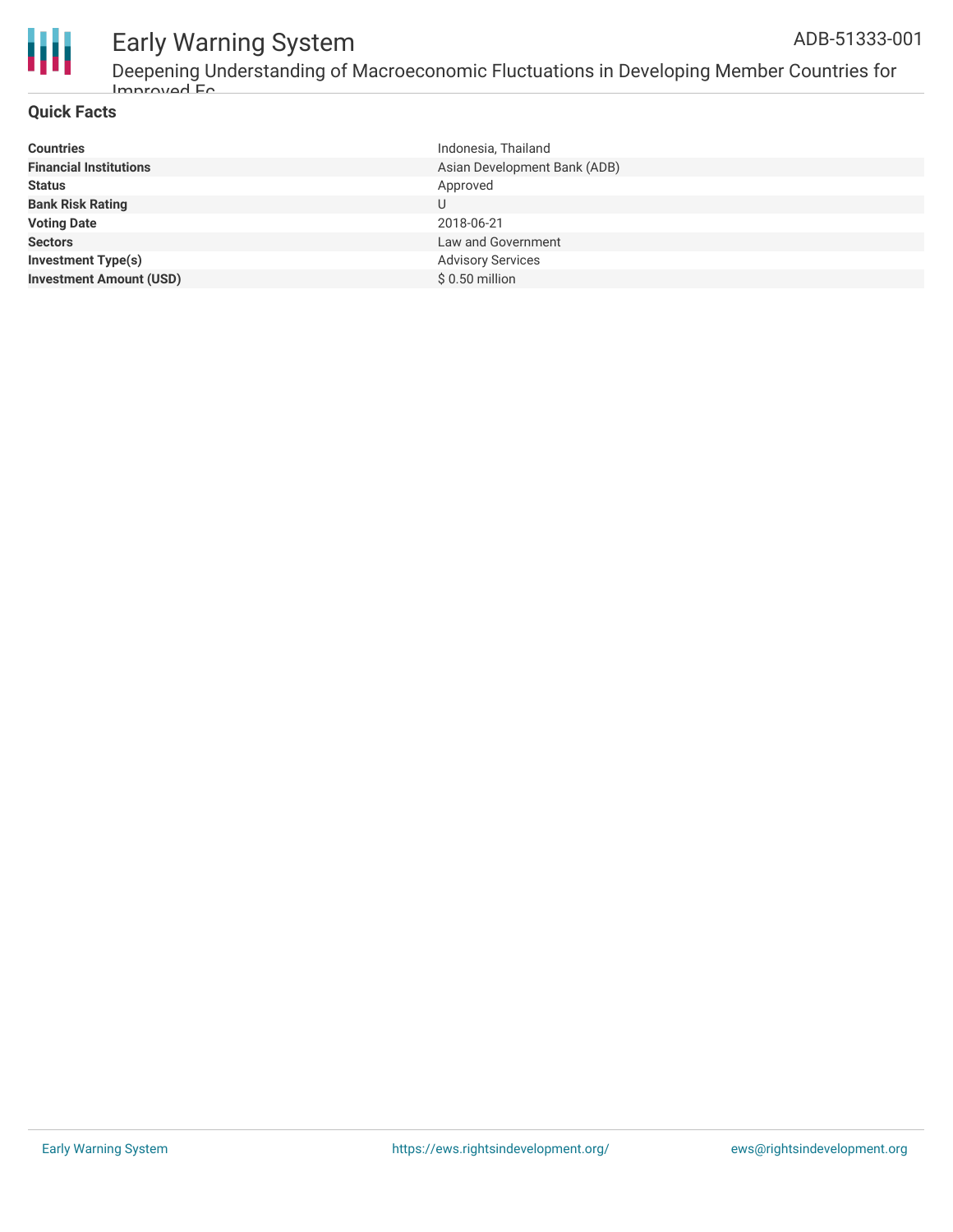

# **Project Description**

According to ADB website, the TA will create knowledge products that enhance the tools for conducting macroeconomic assessments at Asian Development Bank (ADB) headquarters. These products will be disseminated to developing member countries (DMCs), and ADB will support capacity building to provide DMC government officials with a deeper understanding of the patterns and sources of macroeconomic fluctuations. TA outputs will inform policy dialogue between ADB and its DMCs on macroeconomic management in Asian economies.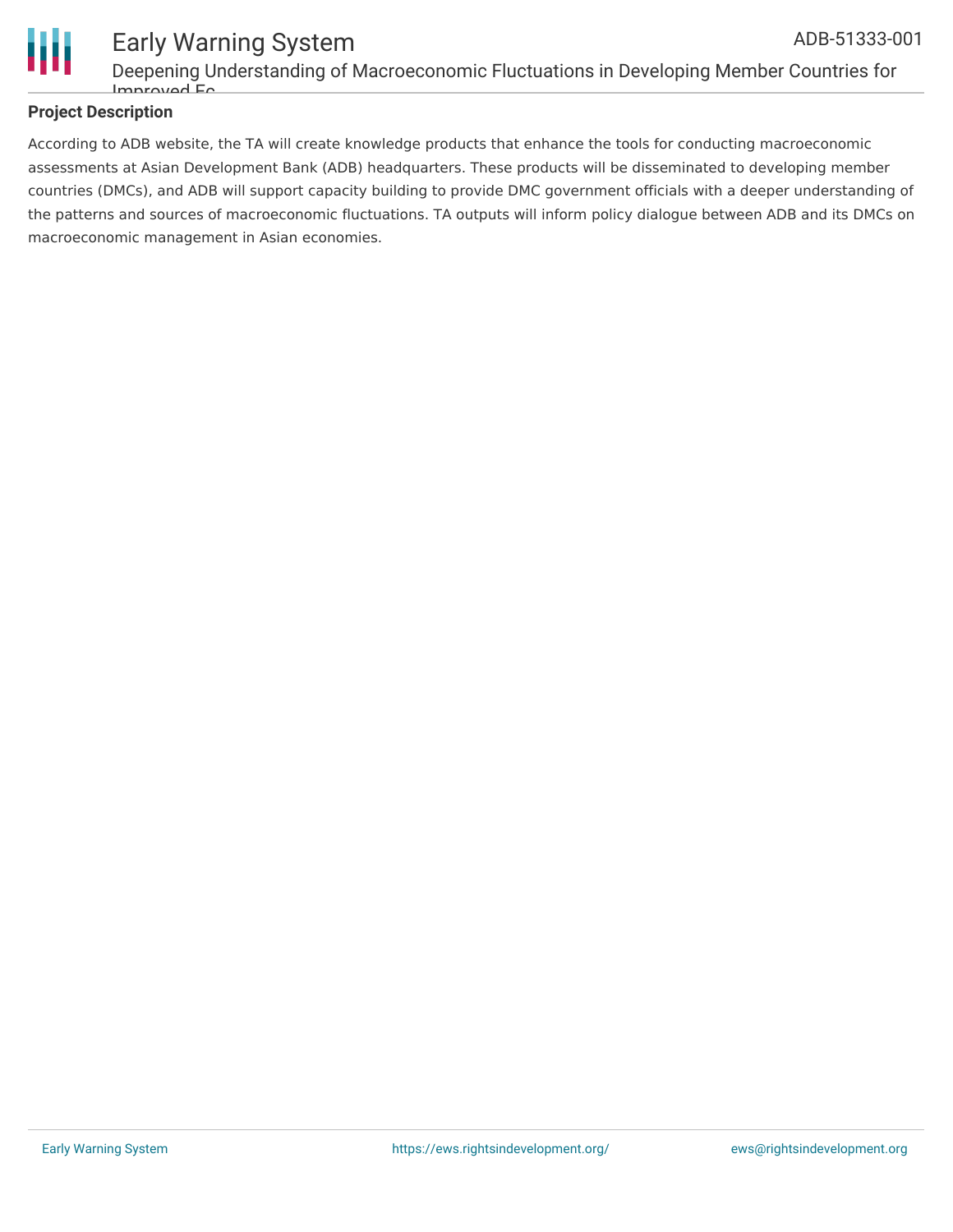

# Early Warning System

Deepening Understanding of Macroeconomic Fluctuations in Developing Member Countries for Improved Ec

## **Investment Description**

Asian Development Bank (ADB)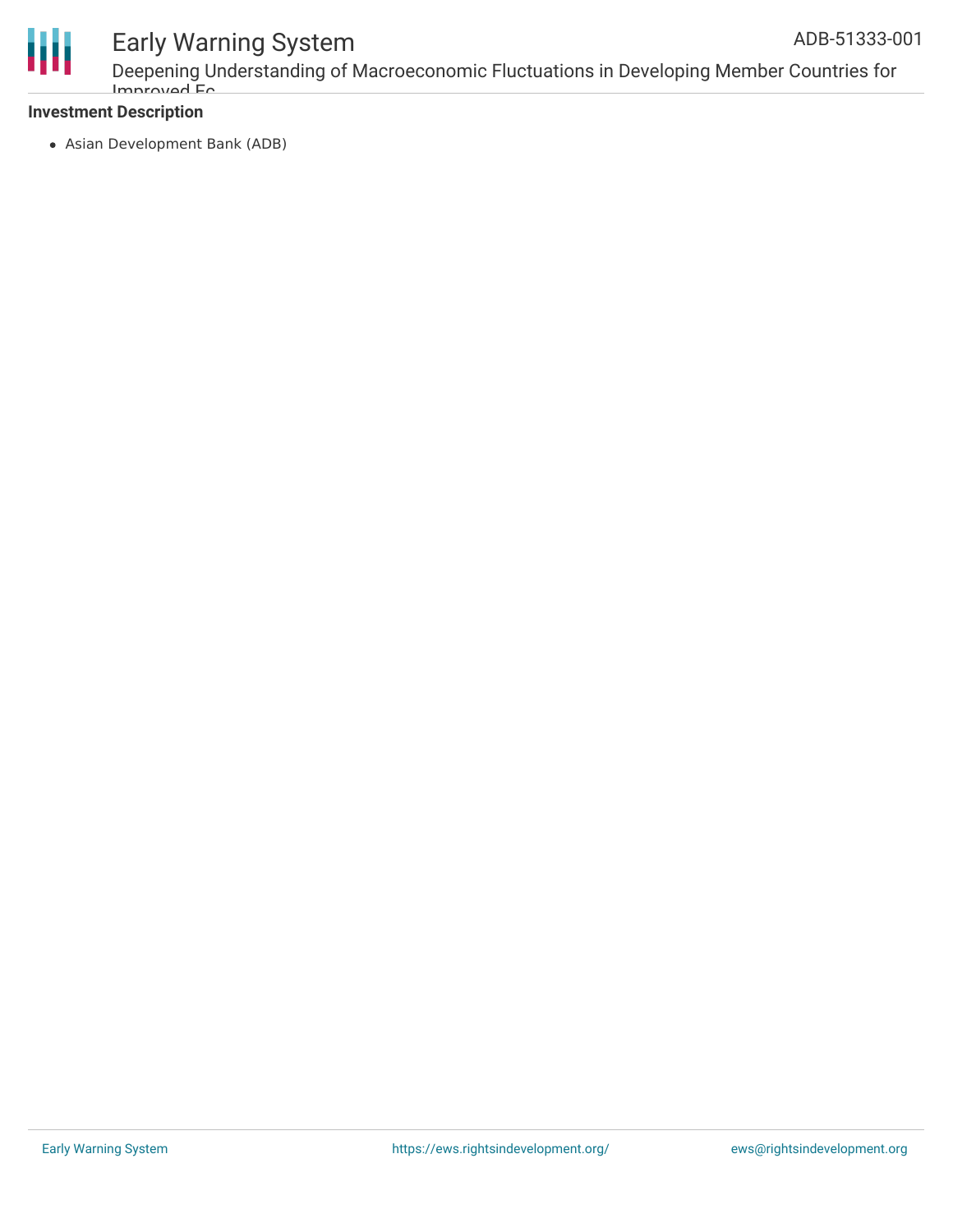

## **Contact Information**

Executing Agency: Asian Development Bank 6 ADB Avenue, Mandaluyong City 1550, Philippines

### **ACCOUNTABILITY MECHANISM OF ADB**

The Accountability Mechanism is an independent complaint mechanism and fact-finding body for people who believe they are likely to be, or have been, adversely affected by an Asian Development Bank-financed project. If you submit a complaint to the Accountability Mechanism, they may investigate to assess whether the Asian Development Bank is following its own policies and procedures for preventing harm to people or the environment. You can learn more about the Accountability Mechanism and how to file a complaint at: http://www.adb.org/site/accountability-mechanism/main